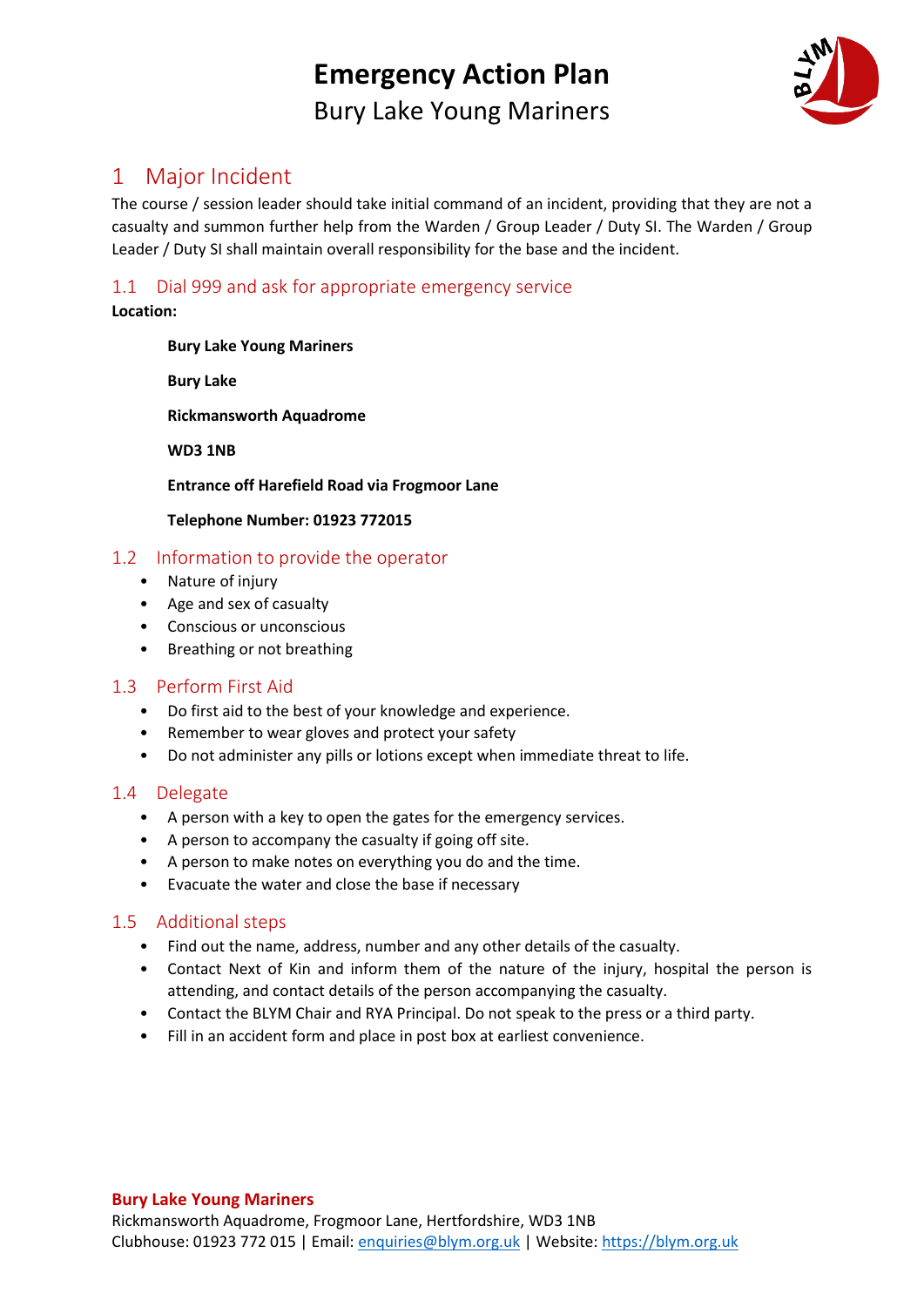# **Emergency Action Plan** Bury Lake Young Mariners



## 2 Minor Incident

Carry out first Aid to the best of your knowledge and experience:

- Remember to wear gloves and protect your safety
- Do not administer any pills or lotions
- Fill in an accident form and place in post box at earliest convenience.

## 3 Fire

The New Boathouse and Wet Zone Buildings are fitted with automatic Fire Detection and Alarm systems with Fire Alarm Panels and instructions for resetting Alarms when necessary. In the old Clubhouse Building the fire alarm is the continuous ringing of the fire bell situated by the fire exit double doors in the briefing room. In the event of a fire the fire service should be immediately called.

### 3.1 Evacuation procedures

- 1. On hearing the fire alarm, the base must be evacuated immediately to the assembly point.
- 2. The assembly point is the marked grassed area by the BLYM car park.
- 3. Conduct a headcount
	- a. Group Leaders are responsible for accounting for all members of their group.
	- b. The Duty SI is responsible for accounting for all course participants and instructors
- 4. No person may re-enter the premises unless instructed to do so by the Warden.
- 5. The Warden / Group Leader / Duty SI shall, if safe to do so, check the building and changing rooms to ensure it is empty.

If a powered or sailing craft catches fire, everyone should evacuate if safe to do so. This may mean transferring craft or entering the water. The fire should only be tackled if necessary to protect life.

### 3.2 Additional Steps

- Fire extinguishers are to be checked on an annual basis to ensure they are still in good operational condition. A record of checks should be made on the apparatus.
- Contact the BLYM Chair and RYA Principal. Do not speak to the press or a third party.
- Fill in an accident form and place in post box at earliest convenience.

## 4 VHF Radio

The club operates on channel **P4/M2/P01**.

In urgent or emergency situations, such as medical emergencies, entrapments or severe weather the following message format should be used:

#### **"Indigo, Indigo, Indigo, call sign (craft or person name), nature of emergency, location"**

On hearing this message, radio silence should be maintained. The Warden / Group Leader / Duty SI will make contact. Course leaders should ensure that all of their instructors are briefed on this protocol.

#### **Bury Lake Young Mariners**